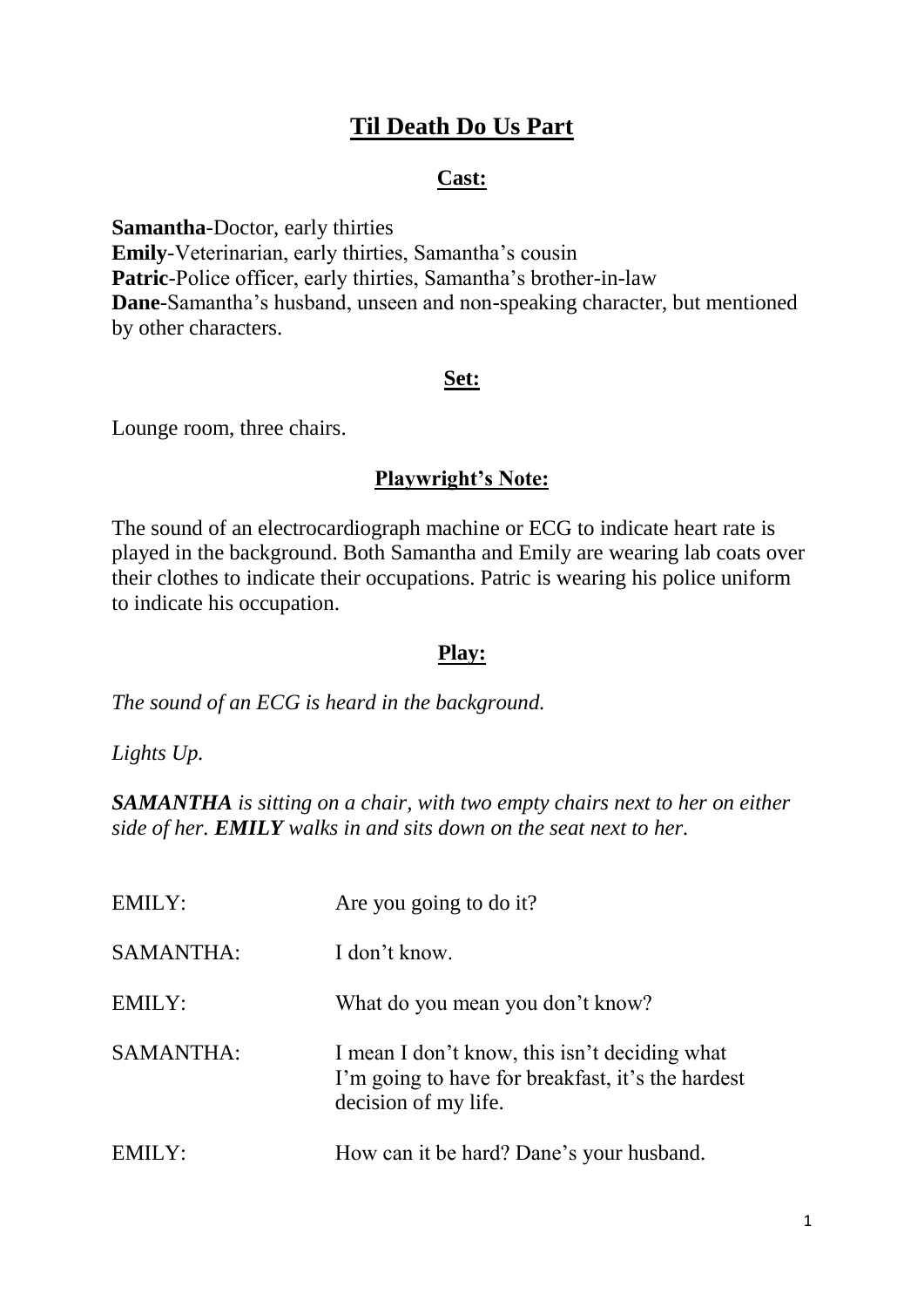| <b>SAMANTHA:</b> | Exactly! Dane's my husband, he's not just a<br>patient. And you're MY cousin, you're suppose<br>to be on my side.                                                                                                                                                                                                                                                                             |
|------------------|-----------------------------------------------------------------------------------------------------------------------------------------------------------------------------------------------------------------------------------------------------------------------------------------------------------------------------------------------------------------------------------------------|
| <b>EMILY:</b>    | I am on your side, but he did ask you to do it.                                                                                                                                                                                                                                                                                                                                               |
| <b>SAMANTHA:</b> | That doesn't mean I should do it.                                                                                                                                                                                                                                                                                                                                                             |
| EMILY:           | You've done it to other patients.                                                                                                                                                                                                                                                                                                                                                             |
| <b>SAMANTHA:</b> | Yeah other patients, people I don't know.                                                                                                                                                                                                                                                                                                                                                     |
| <b>EMILY:</b>    | You probably wouldn't get charged.                                                                                                                                                                                                                                                                                                                                                            |
| <b>SAMANTHA:</b> | We both know that's not a guarantee.                                                                                                                                                                                                                                                                                                                                                          |
| EMILY:           | I got some Nembutal from the clinic, I use<br>that to put dogs down.                                                                                                                                                                                                                                                                                                                          |
| <b>SAMANTHA:</b> | He's not a Labrador! And why are you so<br>eager for him to die? I know you didn't really<br>like him, but how can you be so insensitive?                                                                                                                                                                                                                                                     |
| EMILY:           | Come on, you know me better than that! I'm<br>not eager, but we all know there's no hope, you<br>know it's eventually going to happen and you<br>said it yourself, you can't stand to see him in<br>pain. And I don't mean to be insensitive, but I<br>can't stand to see you in pain. And I've heard<br>of people using Nembutal because they go to<br>sleep and it's quicker than morphine. |
| <b>SAMANTHA:</b> | How do you hear of these things in a vet clinic?                                                                                                                                                                                                                                                                                                                                              |
| <b>EMILY:</b>    | Well I didn't so much as hear as it, as more see<br>it on a TV show.                                                                                                                                                                                                                                                                                                                          |
| <b>SAMANTHA:</b> | So your way of being a good friend is to tell<br>me how to euthanise my husband through a TV<br>show? Fantastic.                                                                                                                                                                                                                                                                              |
| <b>EMILY:</b>    | I'm just trying to help.                                                                                                                                                                                                                                                                                                                                                                      |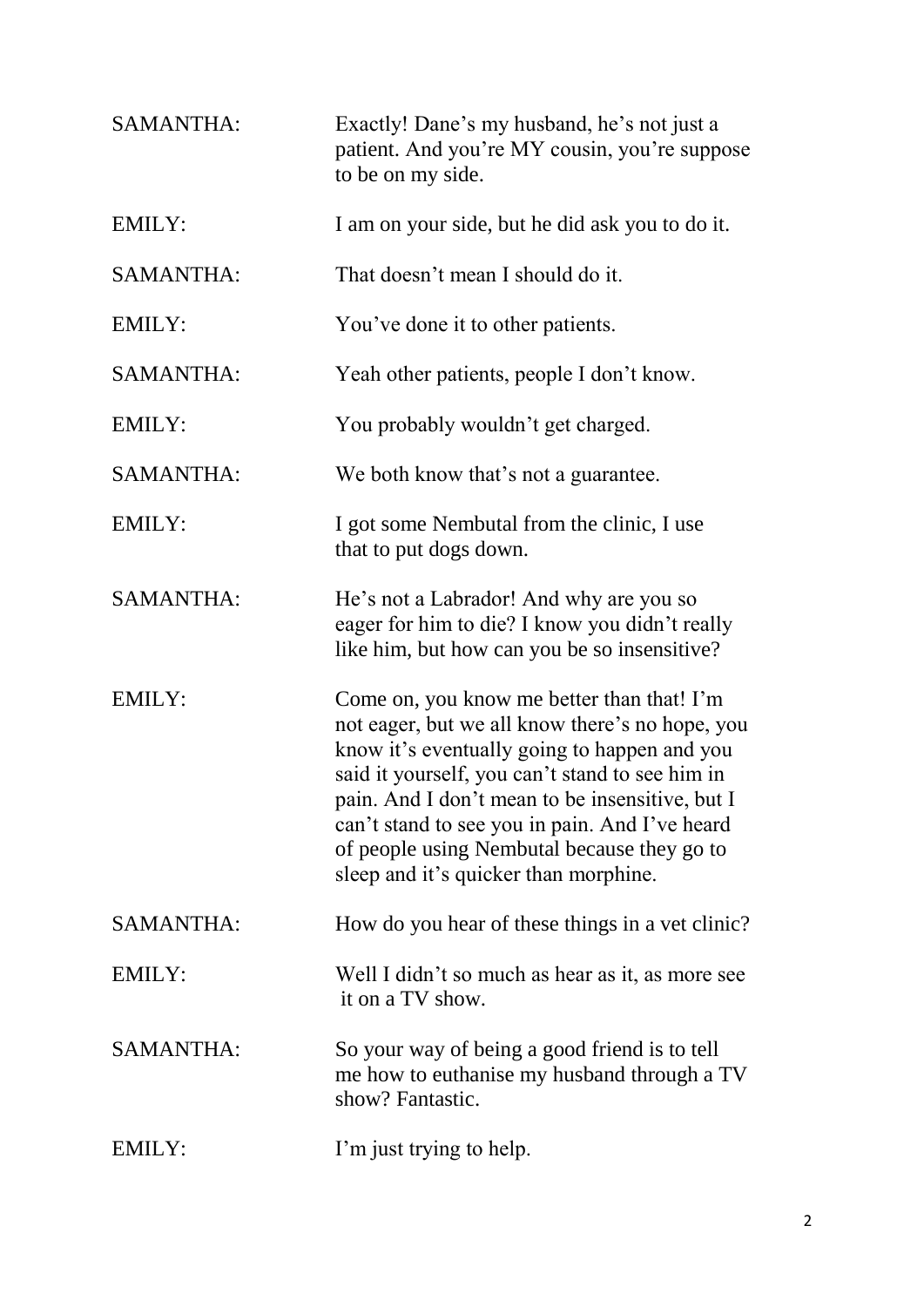SAMANTHA: Yeah, I know you are.

*ECG noise increases in volume.*

*(pause)*

*PATRIC walks in and sits down on the empty seat beside EMILY and SAMANTHA.*

| PATRIC:          | Are you going to do it?                                                                                                          |
|------------------|----------------------------------------------------------------------------------------------------------------------------------|
| <b>EMILY:</b>    | She hasn't decided.                                                                                                              |
| PATRIC:          | Why not?                                                                                                                         |
| <b>SAMANTHA:</b> | I'm not going to say it again.                                                                                                   |
| PATRIC:          | I'm not going to tell anyone, if that's what<br>you're worried about.                                                            |
| <b>SAMANTHA:</b> | I know you wouldn't and even if you did, it<br>doesn't matter because it would still come<br>back to me when the autopsy's done. |
| PATRIC:          | I would never charge you or put you in jail.                                                                                     |
| <b>SAMANTHA:</b> | You can't promise me that.                                                                                                       |
| PATRIC:          | Doctors are rarely sent to jail for this, you<br>probably won't even face a court.                                               |
| <b>SAMANTHA:</b> | Again, you can't promise me that.                                                                                                |
| PATRIC:          | Do you want me to do it?                                                                                                         |
| <b>SAMANTHA:</b> | No, then it'll come back to you and your life<br>will be ruined.                                                                 |
| PATRIC:          | Dane's my brother, I don't care what happens to<br>me.                                                                           |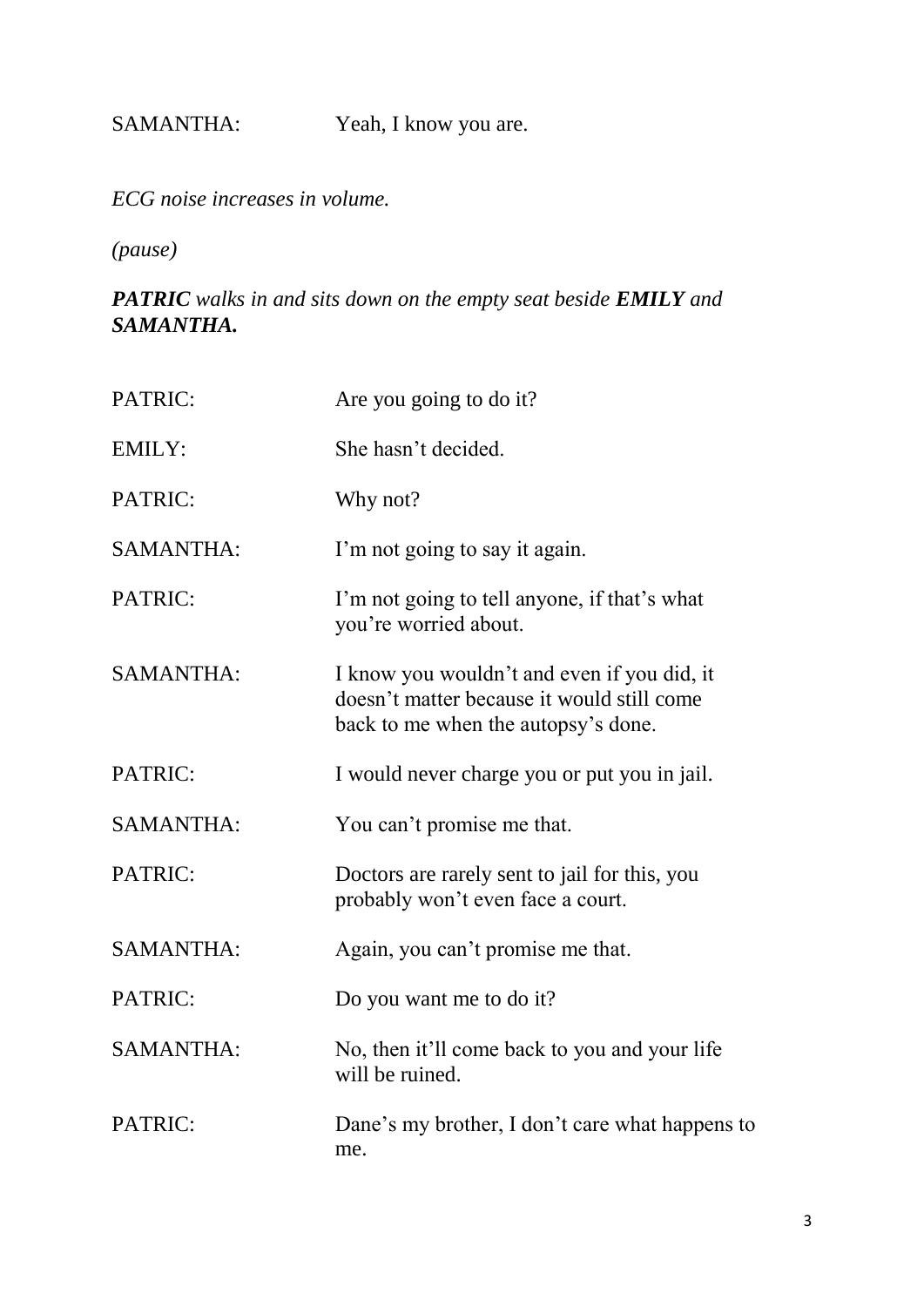| SAMANTHA:                      | Yeah, but I care what happens to you. If<br>anyone's life is going to be ruined, it's got to<br>be mine.                                                                                                                                                                                                  |
|--------------------------------|-----------------------------------------------------------------------------------------------------------------------------------------------------------------------------------------------------------------------------------------------------------------------------------------------------------|
| <b>EMILY:</b>                  | Since when did you start worrying about your<br>life being ruined? You never have before.                                                                                                                                                                                                                 |
| <b>SAMANTHA:</b>               | Because I never actually thought I'd be here<br>alright!                                                                                                                                                                                                                                                  |
| (pause)                        |                                                                                                                                                                                                                                                                                                           |
| ECG noise increases in volume. |                                                                                                                                                                                                                                                                                                           |
| <b>SAMANTHA:</b>               | It was when he was diagnosed the first time<br>that he asked me to do it, he just said to me,<br>honey, if I've got no hope, just pull the plug.<br>He just said it so casually, as if it would be<br>easy. But he did his rounds of chemo, he<br>went into remission and stayed there for five<br>years. |
| (pause)                        |                                                                                                                                                                                                                                                                                                           |
| <b>SAMANTHA:</b>               | His doctor didn't even discuss options this time<br>around.                                                                                                                                                                                                                                               |
| ECG noise increases in volume. |                                                                                                                                                                                                                                                                                                           |

SAMANTHA: I do love him, and of course I don't want to see him in pain and I know he asked me, but that doesn't make it any easier. This isn't about my career, it's just....what happens to me if I do this? What the hell am I suppose to do? How the hell is this fair?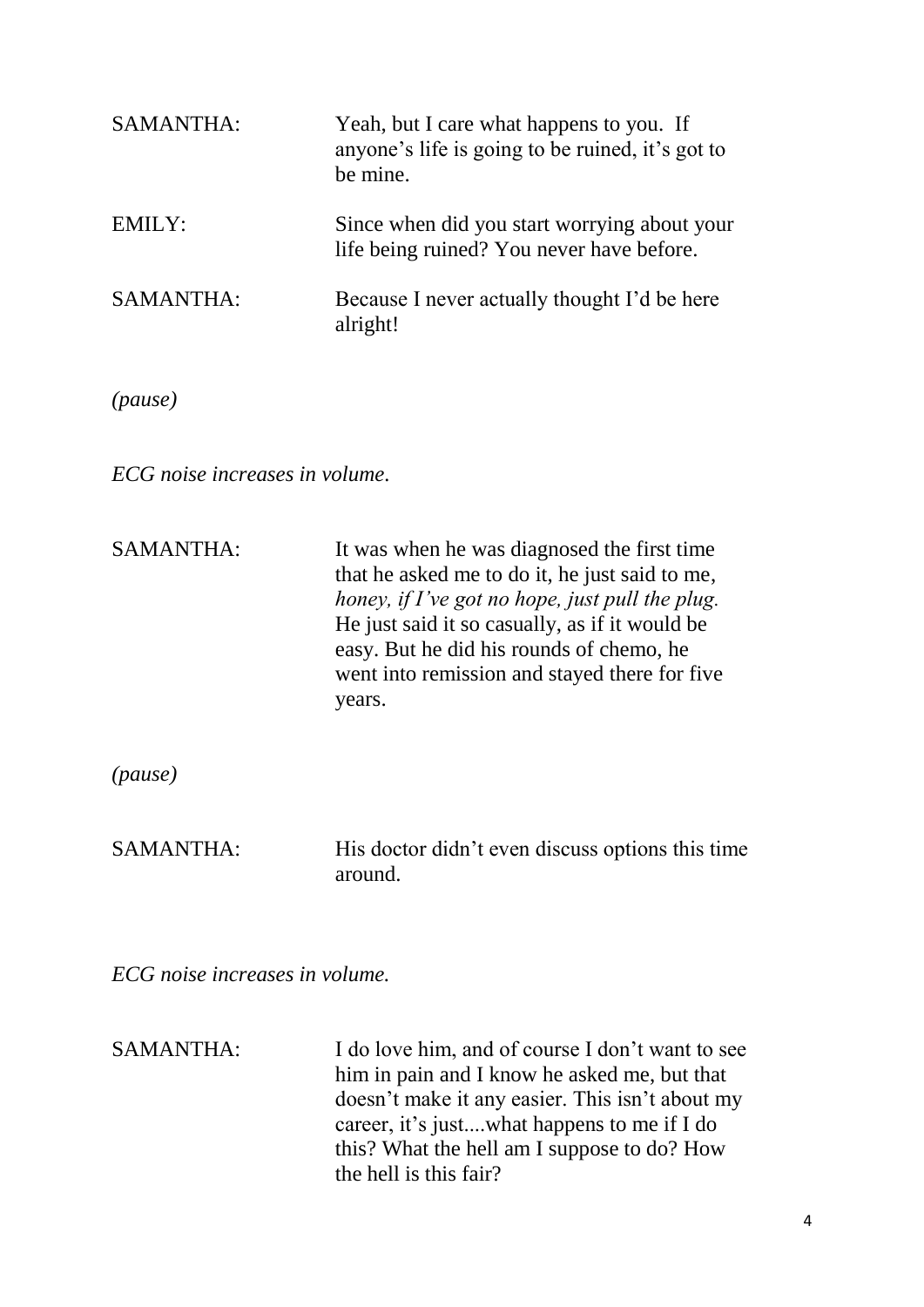| EMILY:           | It isn't.                                                                                        |
|------------------|--------------------------------------------------------------------------------------------------|
| <b>SAMANTHA:</b> | Why do always have to be so blunt, why can't<br>you humour me just this once?                    |
| EMILY:           | I'm not trying to be blunt or mean, I'm just<br>trying to be logical, to make it easier for you. |
| <b>SAMANTHA:</b> | Well it's not working.                                                                           |

*ECG noise increases in volume and intensity.*

*(pause)*

| PATRIC:          | Is he awake right now?         |
|------------------|--------------------------------|
| <b>SAMANTHA:</b> | Last time I checked he wasn't. |

*ECG noise grows more intense, faster, sounding more like a siren.*

*SAMANTHA, PATRIC and EMILY run off stage.*

| SAMANTHA:<br>$($ <i>off</i> stage)     | Did you crush Dane's pills? His pills aren't<br>suppose to be crushed? |
|----------------------------------------|------------------------------------------------------------------------|
| PATRIC:<br>$($ <i>off</i> stage)       | No I swear!                                                            |
| SAMANTHA:<br>$($ <i>off</i> stage $)$  | Emily?                                                                 |
| <b>EMILY:</b><br>$($ <i>off</i> stage) | No I didn't, I swear.                                                  |
| PATRIC:<br>$($ <i>off</i> stage $)$    | Then who did?                                                          |